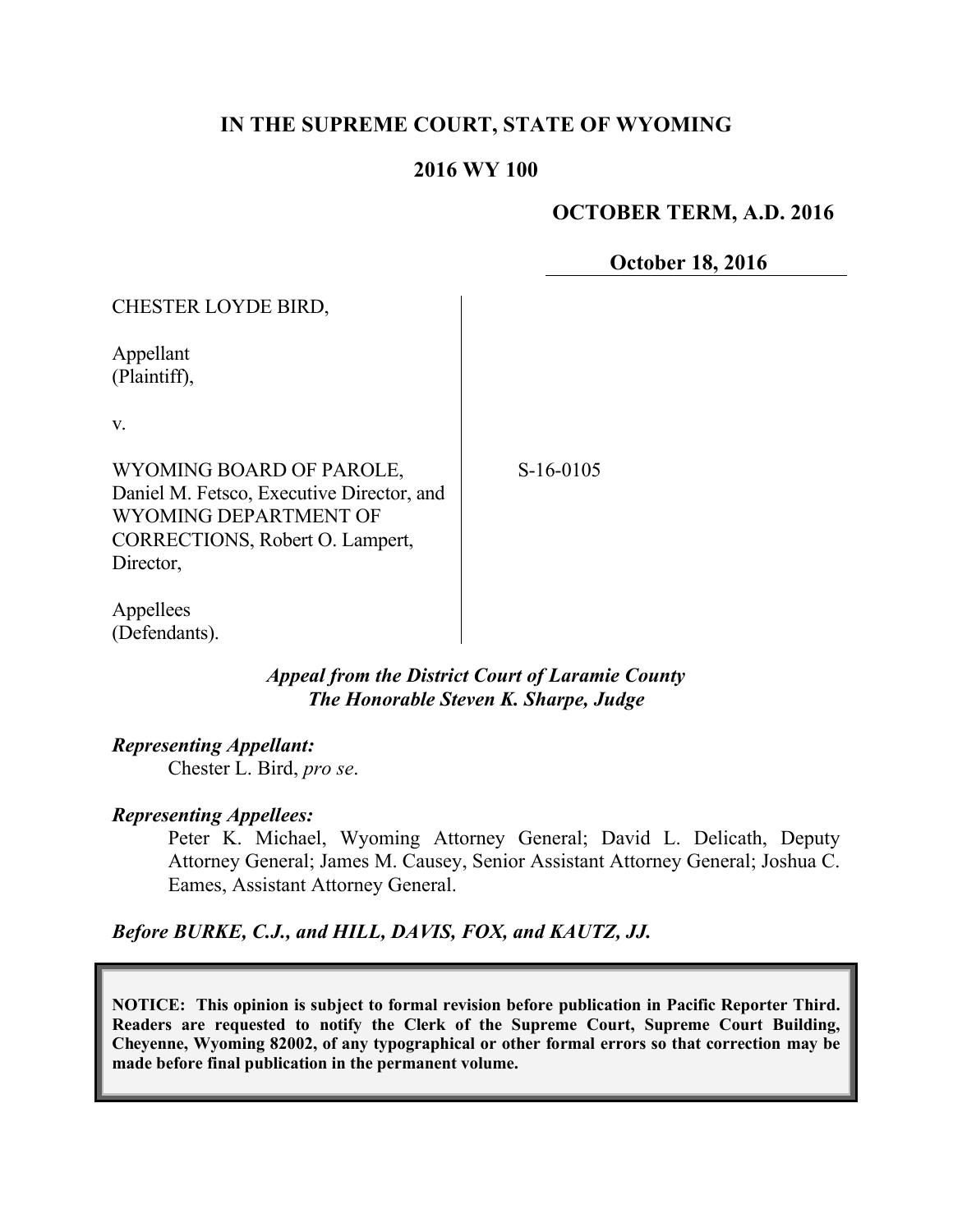#### **FOX, Justice.**

[¶1] Chester L. Bird is serving a sentence of life according to law for crimes he committed in the 1990s. Mr. Bird filed a *pro se* complaint pursuant to the Declaratory Judgment Act, alleging various constitutional violations. The district court dismissed Mr. Bird's claims, and he appealed. We affirm.

#### *ISSUES*

[¶2] Mr. Bird presents a number of issues for our review. Although the issues presented are not discretely listed, Mr. Bird discusses and presents argument on each issue listed below. While we will not frame the issues for the parties, we do make some allowances for *pro se* litigants. *Kelley v. Watson*, 2003 WY 127, ¶ 4, 77 P.3d 691, 692 (Wyo. 2003).

1. Does Wyo. Stat. Ann. § 7-16-205(a)(i) violate Mr. Bird's equal protection rights by treating similarly situated prisoners differently without a rational relationship to a legitimate state interest?

2. Does the Wyoming Department of Corrections' good time policy violate Mr. Bird's equal protection rights by treating similarly situated prisoners differently?

3. Did the enactment of Wyo. Stat. Ann. § 7-16-205(a)(i) impliedly repeal Wyo. Stat. Ann. § 7-13-402(a)?

4. Did the Wyoming Board of Parole violate the doctrine of separation of powers by enacting policies governing the commutation application procedure?

5. Did the Wyoming Board of Parole violate Mr. Bird's due process rights by amending the commutation application procedure?

6. Did the Wyoming Board of Parole's amendment to the commutation application procedure violate Mr. Bird's constitutional protection against *ex post facto* laws?

#### *FACTS*

[¶3] In the mid-90s, Mr. Bird was sentenced to two life sentences according to law, to run concurrently. *Bird v. State*, 901 P.2d 1123, 1128 (Wyo. 1995). On September 1, 2015, Mr. Bird filed a complaint against the Wyoming Board of Parole (WBOP) and the Wyoming Department of Corrections (WDOC) pursuant to the Declaratory Judgment Act. Mr. Bird made a number of allegations, as set forth in the Issues section above. In response to Mr. Bird's complaint, the defendants filed a combined motion to dismiss, arguing that Mr. Bird failed to state a claim for relief. The district court granted the motion, and Mr. Bird timely filed his notice of appeal.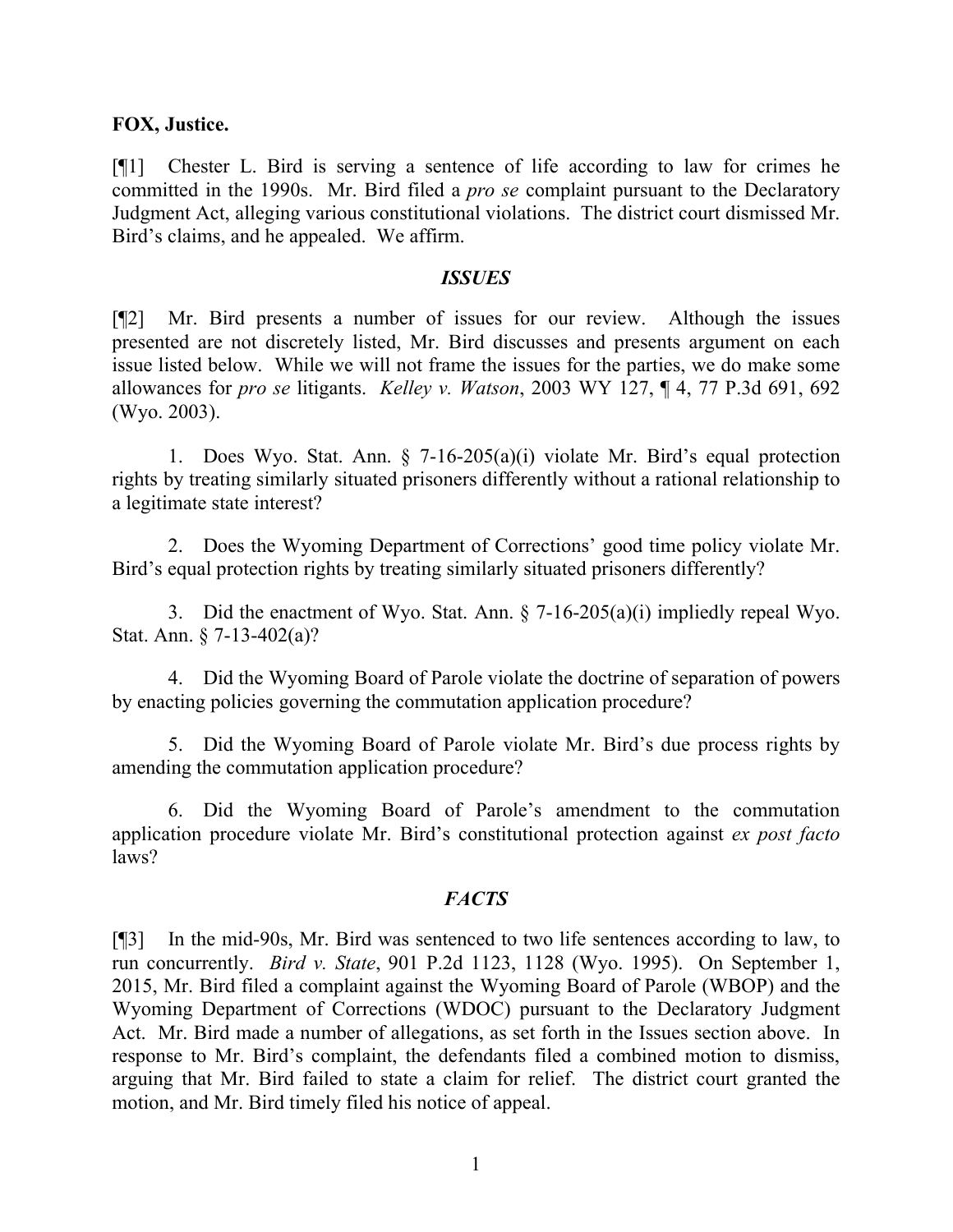### *STANDARD OF REVIEW*

 $[$ [4] We sustain the dismissal of a complaint pursuant to W.R.C.P. 12(b)(6) "only if it shows on its face that the plaintiff [is] not entitled to relief under any set of facts." *Hochalter v. City of Gillette*, 2005 WY 125, ¶ 9, 120 P.3d 674, 677 (Wyo. 2005) (quoting *Darrar v. Bourke*, 910 P.2d 572, 575 (Wyo. 1996)). The facts alleged in the complaint are deemed admitted and the allegations are viewed in the light most favorable to the complaining party. *Id.* "Dismissal is a drastic remedy, and is sparingly granted." *Id.*

#### *DISCUSSION*

## *I. Does Wyo. Stat. Ann. § 7-16-205(a)(i) violate Mr. Bird's equal protection rights by treating similarly situated prisoners differently without a rational relationship to a legitimate state interest?*

[¶5] In 2010, the Wyoming legislature amended Wyo. Stat. Ann. § 7-16-205(a) by enacting a new paragraph which required that a portion of a prisoner's earnings be withheld and placed in a savings account, to be distributed to the prisoner upon release. The statute provides:

> Unless the prisoner is serving a sentence of death or life without the possibility of parole or is subject to mandatory savings under W.S. 25-13-107(b)(i), ten percent  $(10\%)$  shall be credited to the prisoner's personal savings account within the correctional facility's trust and agency account, until the prisoner's account has a balance of one thousand dollars (\$1,000.00). Once the prisoner's personal savings account balance reaches one thousand dollars (\$1,000.00), the income otherwise distributed to the prisoner's savings account under this paragraph shall be distributed to the prisoner as provided by paragraphs (ii) through (vi) of this subsection. Funds in the prisoner's personal savings account shall be paid to the prisoner upon parole or final discharge[.]

Wyo. Stat. Ann. § 7-16-205(a)(i) (LexisNexis 2016 Supp.). In *Nicodemus v. Lampert*, 2014 WY 135, 336 P.3d 671 (Wyo. 2014), we held that the mandatory savings requirement applied to prisoners serving a life according to law sentence, as the statutory language exempts only those serving life without parole or death sentences. *Id.* at ¶ 19, 336 P.3d at 675. The case did not present, and we did not consider, whether the mandatory inmate savings provision violated the constitutional right of equal protection. Mr. Bird argues that a life sentence according to law and a life sentence without parole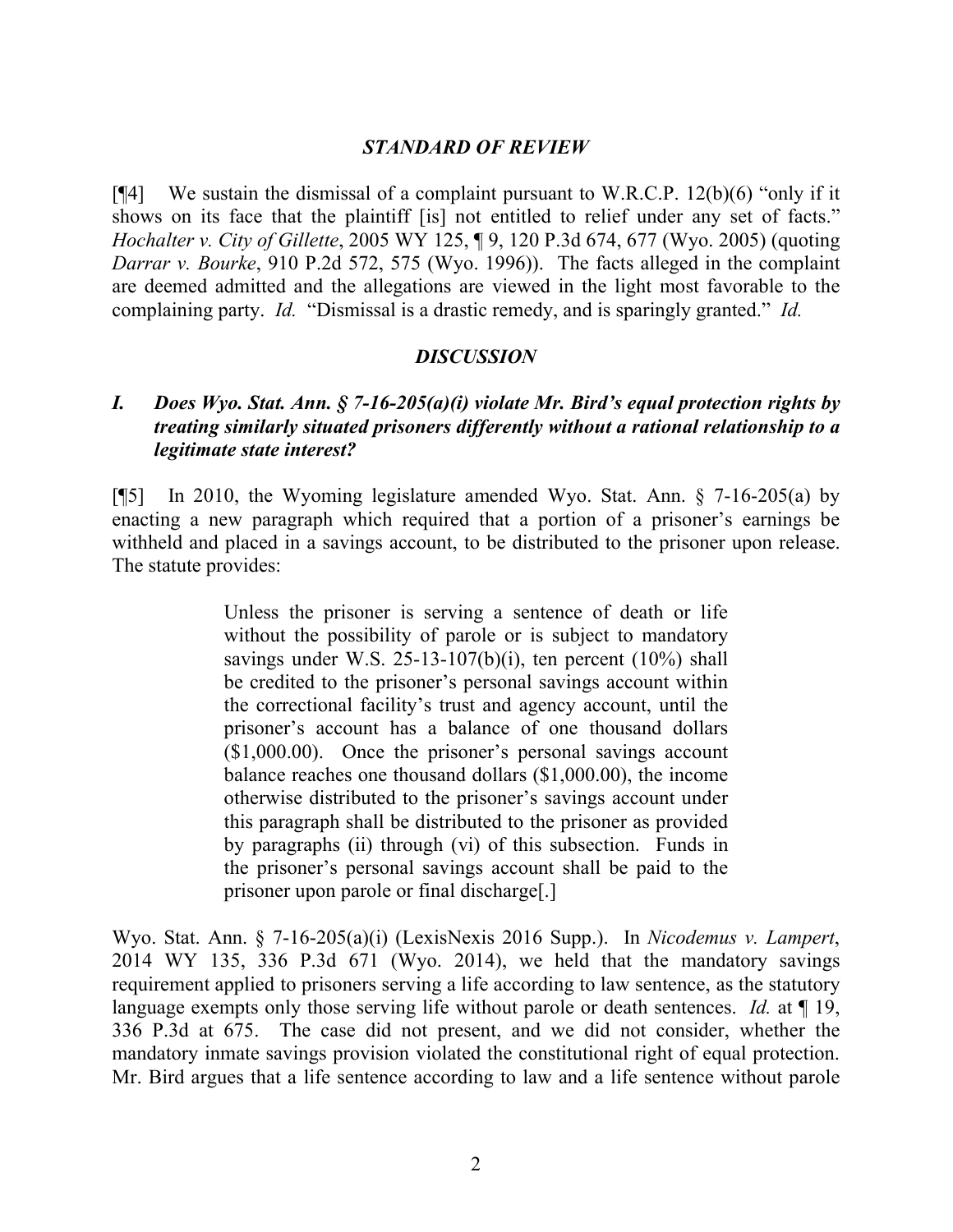are the same, and that Wyo. Stat. Ann.  $\S$  7-16-205(a)(i) violates equal protection because it treats similarly situated classes of prisoners differently.

[¶6] The United States Constitution provides that "[n]o State shall . . . deny to any person within its jurisdiction the equal protection of the laws." U.S. Const. amend. XIV, § 1. Equal protection requires that "all persons similarly situated should be treated alike." *City of Cleburne v. Cleburne Living Center*, 473 U.S. 432, 439, 105 S.Ct. 3249, 3254, 87 L.Ed.2d 313 (1985). Unlike the United States Constitution, the Wyoming Constitution does not include a single, express equal protection clause. *Hageman v. Goshen Cty. Sch. Dist. No. 1*, 2011 WY 91, ¶ 53, 256 P.3d 487, 503 (Wyo. 2011). Instead, it contains "a variety of equality provisions," *id.*, which we have said "offers more robust protection against legal discrimination than the federal constitution." *Allhusen v. State By & Through Wyo. Mental Health Professions Licensing Bd.*, 898 P.2d 878, 884 (Wyo. 1995); *see also* Wyo. Const. art. 1, §§ 2, 3, 34, art. 3, § 27. Despite the textual difference, "this Court uses the conventional federal equal protection analysis in the interpretation of the equality provisions of the Wyoming Constitution." *Hageman*, 2011 WY 91, ¶ 53, 256 P.3d at 503 (quoting *Newport Int'l Univ., Inc. v. State Dep't of Educ.*, 2008 WY 72, ¶ 15, 186 P.3d 382, 387 (Wyo. 2008)).

[¶7] In an equal protection analysis, we begin by examining whether the classified groups alleged to be treated differently as a result of a governmental action are, in fact, similarly situated. *Reiter v. State*, 2001 WY 116, ¶ 26, 36 P.3d 586, 594 (Wyo. 2001). If not, there is no equal protection violation, and the claim must be dismissed. *Id.* However, if we find that two groups treated differently are similarly situated, then we must determine whether the challenged government action is rationally related to a legitimate state interest.<sup>1</sup> City of Cleburne, 473 U.S. at 440, 105 S.Ct. at 3254. If so, we uphold the governmental action; however, if not, the governmental action must be invalidated as violating equal protection.

[¶8] The district court upheld the statute, finding that it "does not provide dissimilar treatment to similarly situated inmates." Equal protection "does not require things which are different in fact or opinion to be treated in law as though they were the same." *Reiter*, 2001 WY 116, ¶ 26, 36 P.3d at 594 (quoting *Skinner v. State of Okla. ex. rel. Williamson*, 316 U.S. 535, 540, 62 S.Ct. 1110, 1113, 86 L.Ed. 1655 (1942)). However, in the context of a motion to dismiss, there was an insufficient basis to conclude that prisoners sentenced to life without parole and prisoners sentenced to life according to law are not similarly situated.

 <sup>1</sup> When a classification is based on gender, a heightened standard of review is used: "A gender classification fails unless it is substantially related to a sufficiently important governmental interest." *City of Cleburne*, 473 U.S. at 441, 105 S.Ct. at 3255. Strict scrutiny is applied when a governmental action classifies by race, alienage, or national origin. These governmental actions "will be sustained only if they are suitably tailored to serve a compelling state interest." *Id.* at 440, 105 S.Ct. at 3254.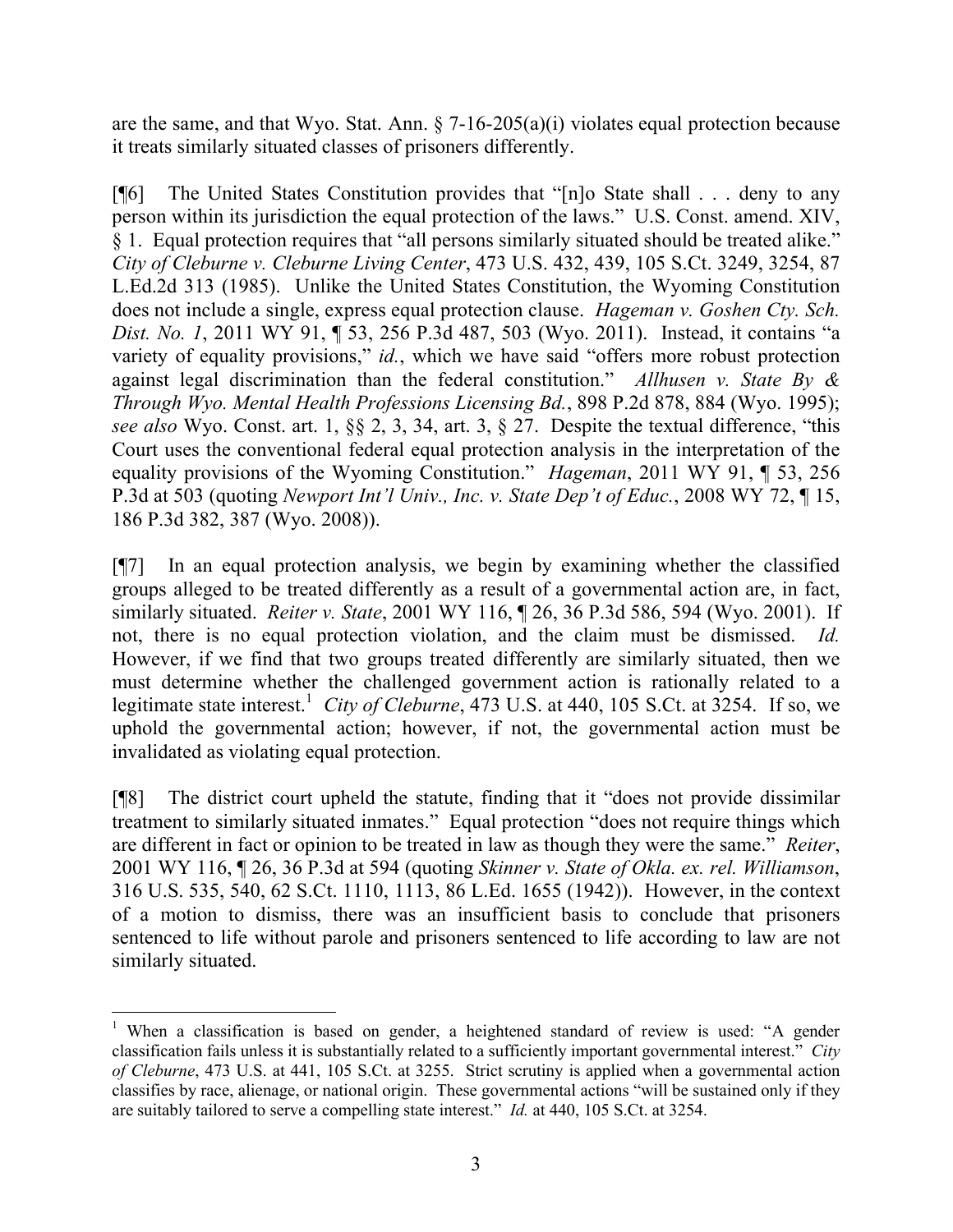[¶9] The United States Supreme Court has never precisely defined the meaning of the term "similarly situated," *Selsor v. Workman*, 644 F.3d 984, 1016 (10th Cir. 2011), and the circuit courts of appeal that have grappled with this question have not presented a uniformly applicable test to resolve this thorny issue.<sup>2</sup> The Seventh Circuit has stated that the classified groups must be "identical in all relevant respects," *Srail v. Village of Lisle*, 588 F.3d 940, 945 (7th Cir. 2009), while the Tenth Circuit has used a less rigid approach, asserting that "the degree to which others are viewed as similarly situated [for equal protection analysis purposes] depends substantially on the facts and context of the case." *Jennings v. City of Stillwater*, 383 F.3d 1199, 1214 (10th Cir. 2004). The Eleventh Circuit has indicated that different groups must be "prima facie identical" to be similarly situated, *Grider v. City of Auburn*, 618 F.3d 1240, 1264 (11th Cir. 2010), and the Fourth Circuit has asserted that the "evidence must show an extremely high degree of similarity." *Willis v. Town of Marshall*, 275 Fed. Appx. 227, 233 (4th Cir. 2008) (internal quotation marks and citation omitted). The First Circuit has taken a more colloquial approach insisting that "apples should be compared to apples." *Barrington Cove Ltd. P'ship v. Rhode Island. Hous. & Mortg. Fin. Corp.*, 246 F.3d 1, 8 (1st Cir. 2001). While it is clear that the groups to be compared must be substantially similar "in relevant respects," *Bd. of Trustees of Univ. of Alabama v. Garrett*, 531 U.S. 356, 366 n.4, 121 S.Ct. 955, 963 n.4, 148 L.Ed.2d 866 (2001), we find that equal protection analysis must begin with determining the purpose of the challenged governmental action. *Women Prisoners of District of Columbia Dep't of Corrections v. District of Columbia*, 93 F.3d 910, 954-55 (D.C. Cir. 1996) (Rogers, J. concurring in part and dissenting in part) ("Whether two people (or classes of people) treated differently by the government are similarly situated depends on the purpose for which the government is acting."); *see also Rostker v. Goldberg*, 453 U.S. 57, 77-79, 101 S.Ct. 2646, 2658-59, 69 L.Ed.2d 478 (1981) ("The purpose of registration was to prepare for a draft of combat troops. . . . [W]omen are excluded from combat. . . . Men and women, because of the combat restrictions on women, are simply not similarly situated *for purposes of a draft or a registration for a draft*." (emphasis added)); *Klinger v. Dep't of Corrections*, 31 F.3d 727, 731 (8th Cir. 1994) ("The similarly situated inquiry focuses on whether the plaintiffs are similarly situated to another group for purposes of the challenged governmental action."). It is only in rare situations that members of two classes will be similarly

 $2^2$  The difficulty of this analysis is reflected in the Eleventh Circuit's opinion in *Griffin Industries, Inc. v. Irvin*, 496 F.3d 1189, 1203 (11th Cir. 2007):

The central issue here is what degree of similarity is required for two entities to be considered "similarly situated." Too broad a definition of "similarly situated" could subject nearly all state regulatory decisions to constitutional review in federal court and deny state regulators the critical discretion they need to effectively perform their duties. Conversely, too narrow a definition of "similarly situated" could exclude from the zone of equal protection those who are plainly treated disparately and without a rational basis.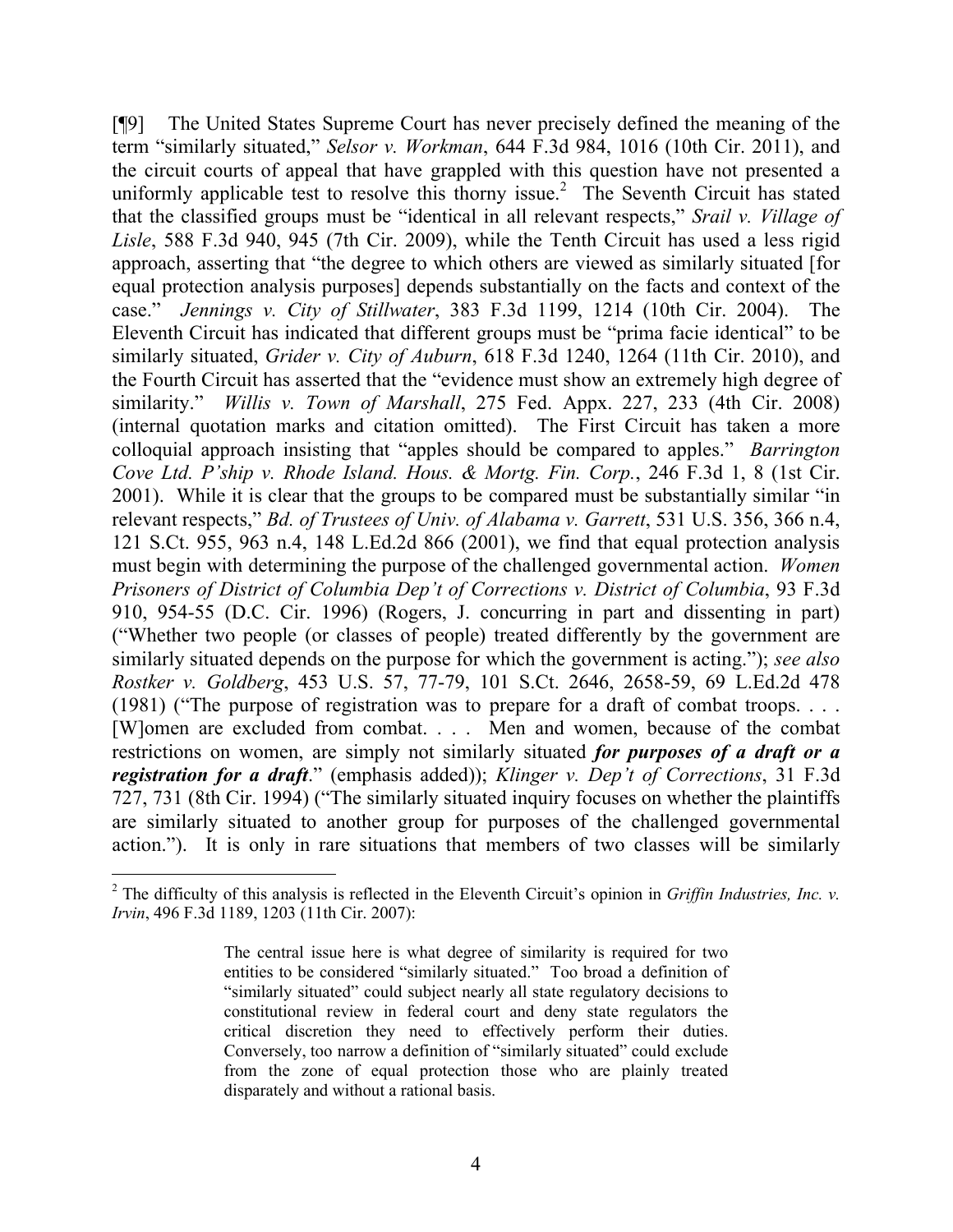situated with respect to the purposes of all governmental actions. *Women Prisoners*, 93 F.3d at 954-955. Thus, we endeavor to determine the purpose of the governmental action in this case before embarking on a similarly-situated analysis. *Id.*

[¶10] In *Nicodemus*, we recognized that the purpose of Wyo. Stat. Ann. § 7-16-205(a)(i) is to

> assure that an inmate who has been paroled or finally discharged from his sentence has funds to pay expenses until he can find employment or another source of legitimate revenue so that he is not tempted or forced to steal or commit other crimes to keep body and soul together.

*Id.*, 2014 WY 135, ¶ 4, 336 P.3d at 673. Mr. Bird argues that there is no real difference between prisoners serving life without parole and prisoners serving life according to law, and that Wyo. Stat. Ann. § 7-16-205(a)(i) therefore violates equal protection. Neither life prisoners nor life without parole prisoners may be considered for parole. Wyo. Stat. Ann. § 7-13-402(a) (LexisNexis 2015). The only distinction between the two sentences is the clemency for which each class is eligible. A prisoner serving life may have his sentence commuted by the governor and/or receive a pardon from the governor, at the governor's discretion. Wyo. Const. art. 3, § 53; Wyo. Stat. Ann. § 6-10-301(c) (LexisNexis 2015). A life without parole prisoner cannot have his sentence commuted, but may be eligible for a pardon at the governor's discretion. Wyo. Const. art. 3, § 53; Wyo. Stat. Ann. § 6- 10-301(b) (LexisNexis 2015). The issue is therefore whether there is any discernible difference between the commutation of a sentence and a pardon with respect to the governmental purpose of ensuring that prisoners have funds when they are paroled or finally discharged. In *Nicodemus*, we recognized that "Nicodemus and others similarly situated have little hope of ever leaving the prison system, but we are compelled to conclude, based on the language of the statute, that the legislature intended for the Department of Corrections to maintain a fund for that remote contingency." *Id*., 2014 WY 135, ¶ 19, 336 P.3d at 675-76. There is no basis for finding that the "remote" contingency" of a commutation is in fact less remote than that of a pardon, and therefore we cannot conclude that the two categories of prisoners are not similarly situated.

[¶11] However, looking to the legislative purpose behind distinguishing between sentences of life without parole and life according to law, we find there is a rational basis for their different treatment. Life without parole sentences are reserved for the most egregious crimes. S*ee* Wyo. Stat. Ann. § 6-2-306(d) (LexisNexis 2015) (repeat sex offenders) and Wyo. Stat. Ann. § 6-2-101 (LexisNexis 2015) (first-degree murder). A pardon is a full release "from the legal consequences of a specific crime." 59 Am. Jur. 2d *Pardon and Parole* § 1 (2012). People found guilty of somewhat less egregious crimes may be sentenced to life according to law, which would make them eligible for commutation in addition to pardon. *See* Wyo. Stat. Ann. § 6-2-306(a) (LexisNexis 2015)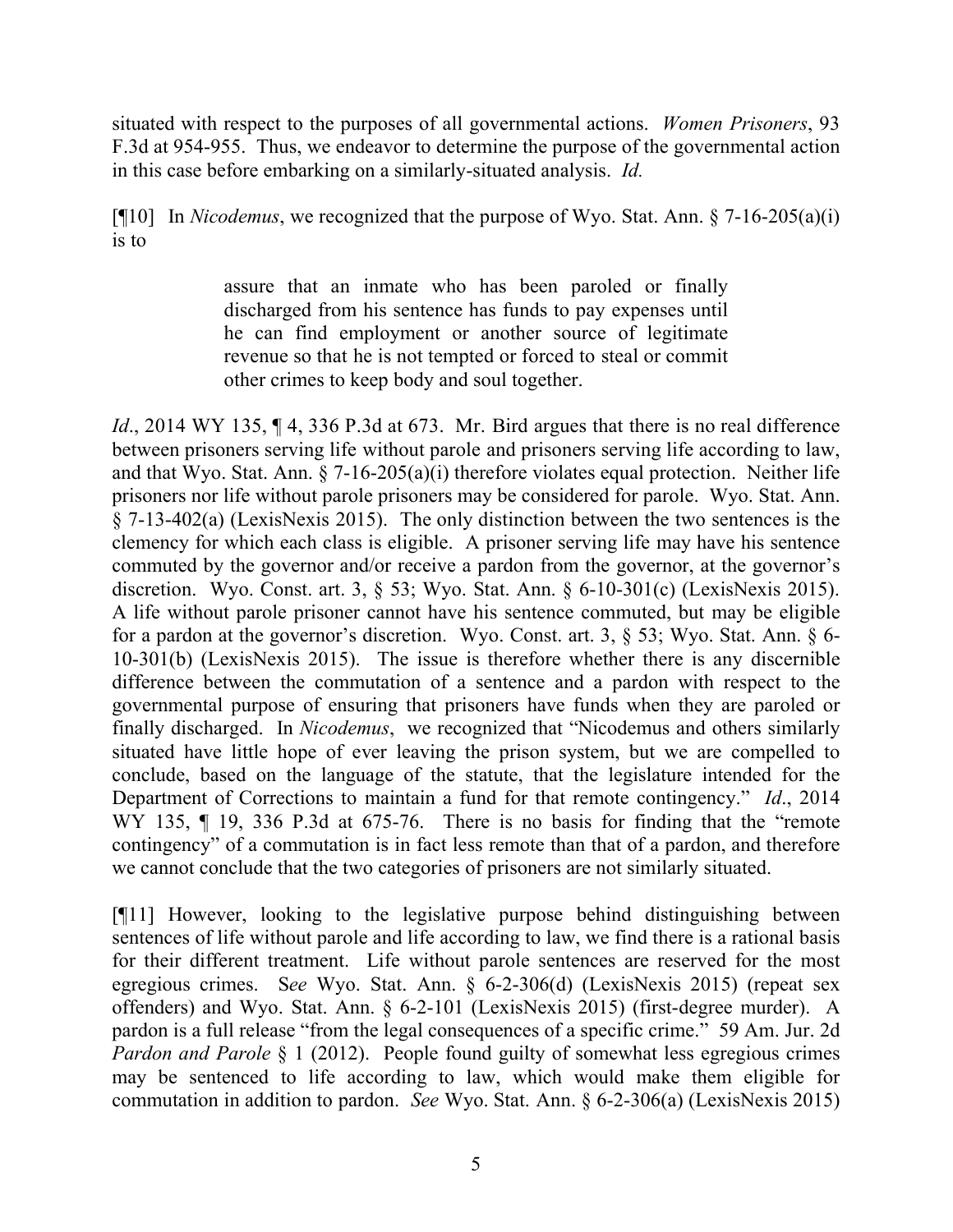(first-time sex offenders) and Wyo. Stat. Ann. § 6-2-104 (LexisNexis 2015) (seconddegree murder). A commutation is a "reduction in degree or amount of punishment," rather than a complete release. 59 Am. Jur. 2d *Pardon and Parole* § 5 (2012). The governor considers commutation requests upon the recommendation of the WBOP. *See Wyoming Board of Parole Policy and Procedure Manual,* at 30 (effective July 1, 2016). The WBOP considers an offender's personal history and institutional history, among other factors, *Id.* at 32, in light of its mission to consider "public safety, victims and the treatment and control of the offender." *Id.* at 2 (effective July 1, 2015). We set forth the legislative history of these two types of life sentences in *Nicodemus*:

> In 1994, the Wyoming Constitution was amended to add Art. 3, § 53, which empowered the legislature to create a penalty of "life imprisonment without parole" that would not be subject to commutation. Two years later, the legislature enacted a statute which permitted a sentence of "life imprisonment without parole" for specific crimes to be designated by statute. 1996 Wyo. Sess. Laws, ch. 73,  $\S$  1; Wyo. Stat. Ann. § 6-10-301(a) (Michie 1997).

> Section Two of the law amended Wyo. Stat. Ann. § 7- 13-402(a) to provide that the parole board could grant parole on any sentence except "a sentence of life imprisonment without parole or a life sentence." Section Two of the 1996 act also added the new form of life sentence to the penalties available under Wyo. Stat. Ann. § 6-2-306 for offenders repeatedly convicted of sexual assault. 1996 Wyo. Sess. Laws, ch. 73,  $\S$  2. Five years after passage of the 1996 act, the legislature amended the first-degree murder statute, Wyo. Stat. Ann. § 6-2-101, to add life without parole to the existing sentencing options of death and life according to law. 2001 Wyo. Sess. Laws, ch. 96, § 2.

*Id.*, 2014 WY 135, **[1]** 15-16, 336 P.3d at 675.

[¶12] We conclude that the legislature intended that these two classes of prisoners be treated differently--those sentenced to life according to law with better prospects for eventual release than those sentenced to life without parole. There is a legitimate state interest in providing incentive to prisoners for good behavior that would enhance the possibility of leaving the prison system before the end of their lives. *See Connecticut Bd. of Pardons v. Dumschat*, 452 U.S. 458, 470 n.3, 101 S.Ct. 2460, 2467 n.3, 69 L.Ed.2d 158 (1981) (Stevens, J., dissenting) ("[B]ehavior in prison often is molded by [a prisoner's] hope and expectation of securing parole at the earliest time permitted by law."). That hope is furthered by the requirement to comply with the mandatory savings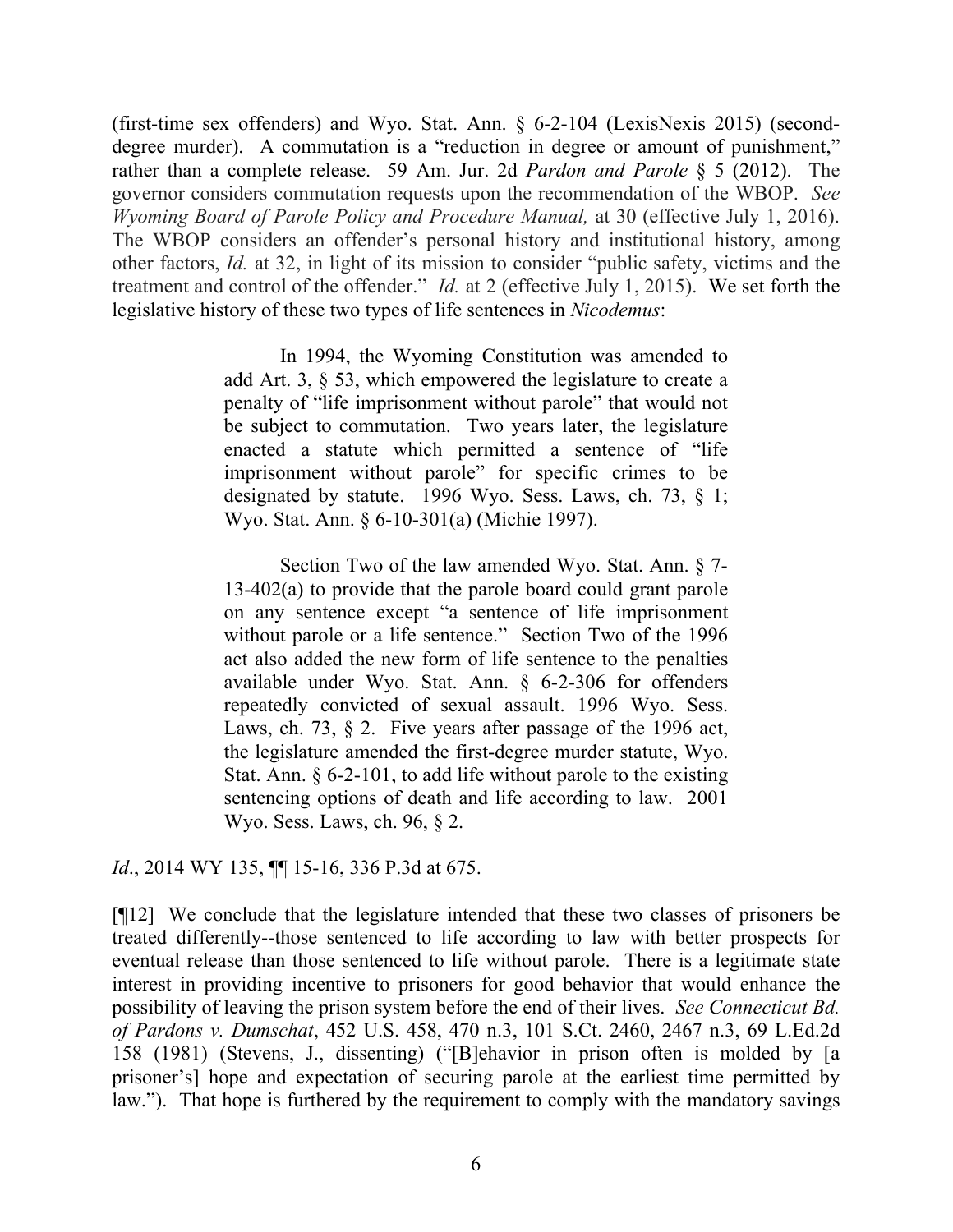account requirement. We find that there is a rational basis for treating the two categories of life-sentenced prisoners differently with respect to the prisoner savings requirement. We therefore affirm the dismissal of this claim.

## *II. Does the Wyoming Department of Corrections' good time policy violate Mr. Bird's equal protection rights by treating similarly situated prisoners differently?*

[¶13] Mr. Bird argues that his right to equal protection under the law has also been violated by the WDOC's good time policy, which precludes inmates serving life sentences from receiving good time. Mr. Bird argues that he is similarly situated to prisoners serving a term of years sentence, and the policy which makes him ineligible for good time violates equal protection.

[¶14] Again, we must first determine whether life according to law prisoners are similarly situated to those serving a term of years sentence. In accordance with our analysis above, we look first to the purpose of the policy. The WDOC Policy and Procedure #1.500 (effective July 30, 2015) states:

> It is the policy of the Wyoming Department of Corrections (WDOC) to utilize a process of awarding, removing, and withholding of good time allowances, which serves as an incentive for inmates to abide by the rules of the facility, participate in recommended programs and activities, and pursue other activities and behaviors which improve the likelihood of positive institutional adjustment and successful re-entry to the community. The awarding of good time serves as an incentive and is part of the compensation for program compliance.

The policy is an attempt by the WDOC to ensure that inmates behave well while in prison and participate in activities to ensure that they will do well when they are released. A prisoner who has been sentenced to a term of years will be released from prison upon attaining his maximum term (at the latest) unless he misbehaves or commits further crimes while incarcerated. This is a vested, constitutional right that cannot be denied without due process of law. *See Hamdi v. Rumsfeld*, 542 U.S. 507, 529, 124 S.Ct. 2633, 2646, 159 L.Ed.2d 578 (2004) ("[T]he interest in being free from physical detention by one's own government" "is the most elemental of liberty interests[.]"); *see also Foucha v. Louisiana*, 504 U.S. 71, 80, 112 S.Ct. 1780, 1785, 118 L.Ed.2d 437 (1992) ("A State, pursuant to its police power, may of course imprison convicted criminals for the purposes of deterrence and retribution. But there are constitutional limitations[.]"). Conversely, the only avenue for release of a prisoner sentenced to life according to law is through clemency--either a commutation of his sentence or a pardon--at the discretion of the governor. Wyo. Stat. Ann.  $\S 6-10-301(c)$ . There is no vested right to clemency; it "is a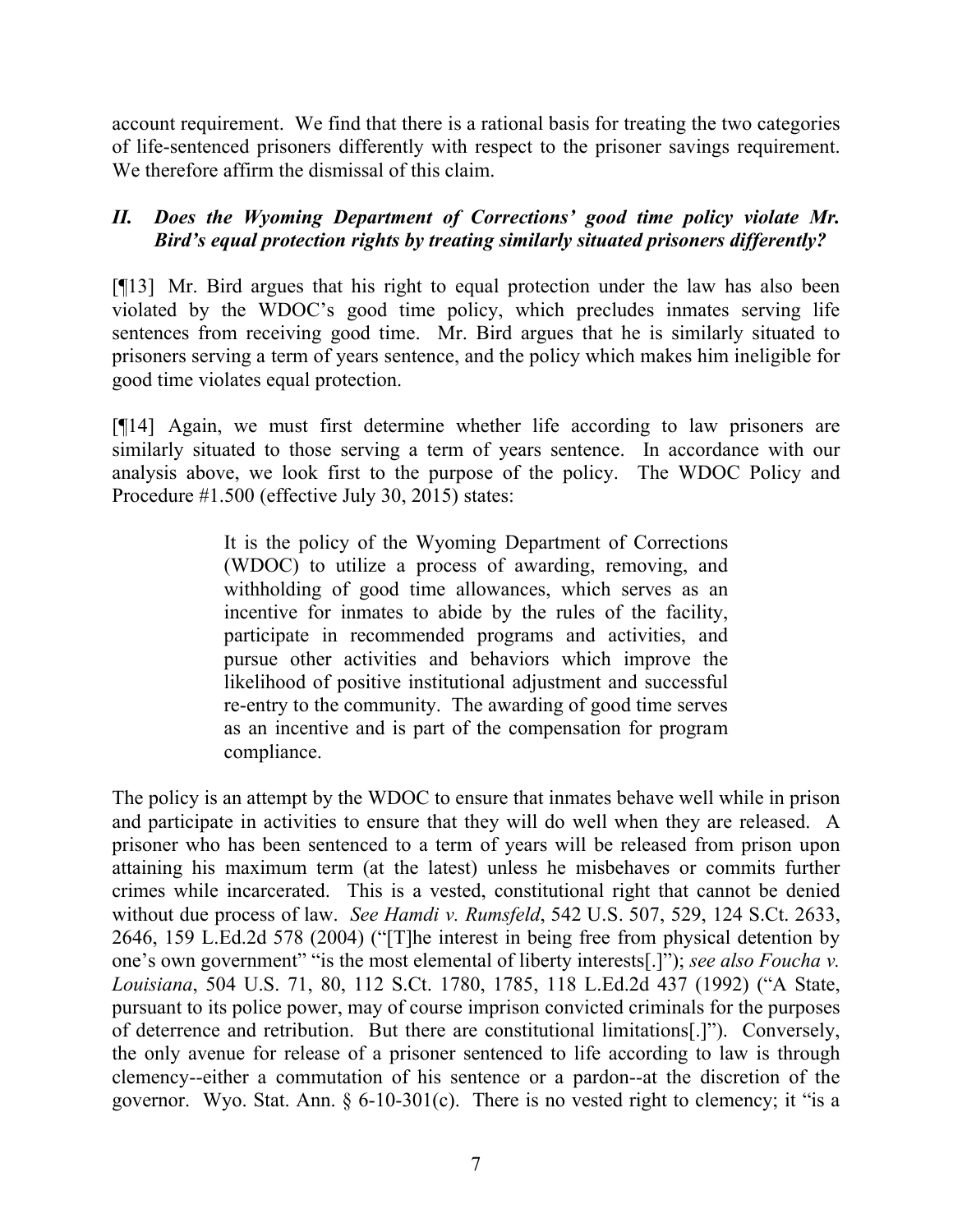matter of grace." *Bird v. LeMaitre*, 371 Fed. Appx. 938, 940 (10th Cir. 2010); *see also Solem v. Helm*, 463 U.S. 277, 301, 103 S.Ct. 3001, 3015, 77 L.Ed.2d 637 (1983) ("Commutation . . . is an *ad hoc* exercise of executive clemency. A Governor may commute a sentence at any time for any reason without reference to any standards."). Thus, for purposes of the good time policy, life according to law prisoners are not similarly situated to those serving a term of years. Mr. Bird failed to state a claim for relief, and the district court appropriately dismissed this allegation of Mr. Bird's complaint.

## *III. Did the enactment of Wyo. Stat. Ann. § 7-16-205(a)(i) impliedly repeal Wyo. Stat. Ann. § 7-13-402(a)?*

[ $[15]$  Mr. Bird argues that by enacting Wyo. Stat. Ann. § 7-16-205(a)(i), the Wyoming legislature impliedly repealed the parole provision of Wyo. Stat. Ann. § 7-13-402(a), which precludes prisoners serving a life sentence from becoming parole eligible. "[O]ur longstanding rule is that repeals by implication are not favored and will not be indulged if there is any other reasonable construction." *In re Estate of Meyer*, 2016 WY 6, ¶ 29, 367 P.3d 629, 638 (Wyo. 2016). A repeal by implication is only appropriate when "the later statute is so repugnant to the earlier one that the two cannot logically stand together, or that the whole subject of the earlier statute is covered by the later one having the same object, clearly intending to prescribe the only rules applicable to the subject." *Id.*

[¶16] First, Mr. Bird argues that there would be no reason to require prisoners serving life according to law to save their earnings in the event that they are released if the legislature did not intend for those prisoners to be parole eligible and subject to release at some future date. As we recognized in *Nicodemus*, while there is little hope that prisoners sentenced to life according to law will ever be parole eligible (through commutation), the plain language of Wyo. Stat. Ann. § 7-16-205(a)(i) demonstrates that "the legislature intended for the Department of Corrections to maintain a fund for that remote contingency." *Id*., 2014 WY 135, ¶ 19, 336 P.3d at 675-76.

[¶17] Mr. Bird next argues that because life according to law prisoners are treated as similarly situated to prisoners serving a term of years for purposes of Wyo. Stat. Ann.  $§$  7-16-205(a)(i) (the inmate savings provision), they should likewise be treated as similarly situated for purposes of parole eligibility. As we have recognized, prisoners serving life according to law sentences and prisoners serving term of years sentences are not similarly situated, and thus, are not required to be treated equally. "'Equal protection of the laws' does not guarantee equal results for all, or suggest that the law may never draw distinctions between persons in meaningfully dissimilar situations―two possibilities that might themselves generate rather than prevent injustice." *SECSYS, LLC v. Vigil*, 666 F.3d 678, 684 (10th Cir. 2012) (internal citation omitted). As a result, there is no requirement that two groups which may be treated similarly for one purpose must be treated similarly for all purposes.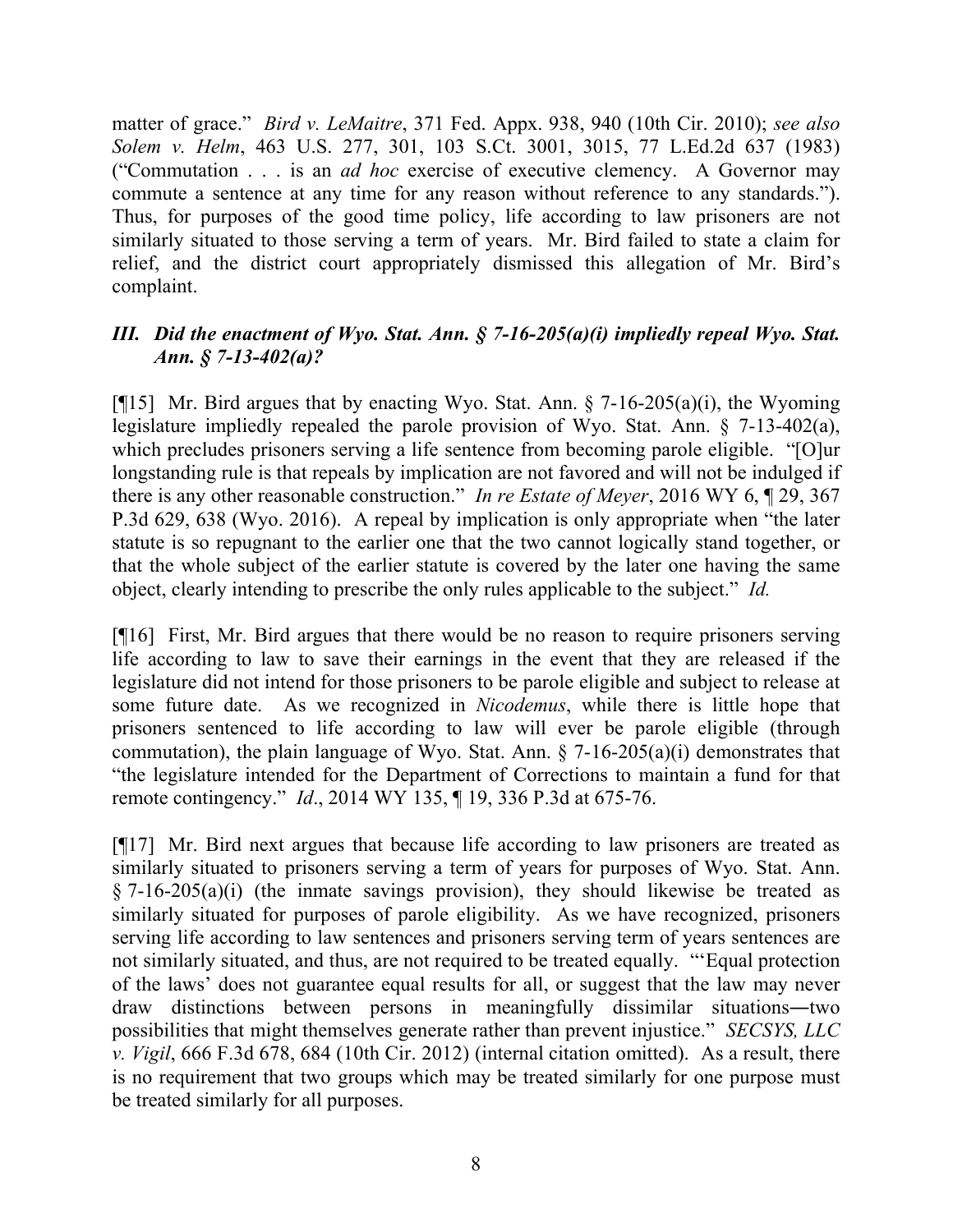[ $[18]$ ] The language of Wyo. Stat. Ann. § 7-16-205(a)(i) does not support Mr. Bird's contention that it impliedly repealed Wyo. Stat. Ann.  $\S$  7-13-402(a). The two statutory provisions are not repugnant to one another, and both can operate independently without interference with the other. Moreover, the two statutes are aimed at different subjects- one covering the requirement of inmate savings accounts and the other governing paroleeligibility. Thus, we find no repeal by implication and affirm the district court's dismissal of this claim.

### *IV. Did the Wyoming Board of Parole violate the doctrine of separation of powers by enacting policies governing the commutation application procedure?*

[¶19] Mr. Bird argues that the WBOP enacted policies governing commutation applications in violation of the separation of powers doctrine. He asserts that the Wyoming Constitution gives the legislature the exclusive power to govern the procedure required for commutations, and the WBOP usurped this power.

[¶20] The constitutional provision which Mr. Bird cites states:

The governor shall have power to remit fines and forfeitures, to grant reprieves, commutations and pardons after conviction, for all offenses except treason and cases of impeachment; but the legislature may by law regulate the manner in which the remission of fines, pardons, commutations and reprieves may be applied for.

Wyo. Const. art. 4,  $\S$  5. Mr. Bird seems to argue that by permitting the WBOP to enact policies governing the application process for commutations, the legislature has impermissibly delegated its constitutional duty to enact legislation governing the process. The United States Supreme Court discussed the principle of delegation in *Mistretta v. United States*, 488 U.S. 361, 109 S.Ct. 647, 102 L.Ed.2d 714 (1989):

> The nondelegation doctrine is rooted in the principle of separation of powers that underlies our tripartite system of Government. . . . [W]e long have insisted that "the integrity and maintenance of the system of government ordained by the Constitution" mandate that Congress generally cannot delegate its legislative power to another Branch. *Field v. Clark*, 143 U.S. 649, 692, 12 S.Ct. 495, 504, 36 L.Ed. 294 (1892). We also have recognized, however, that the separation-of-powers principle, and the nondelegation doctrine in particular, do not prevent Congress from obtaining the assistance of its coordinate Branches. . . .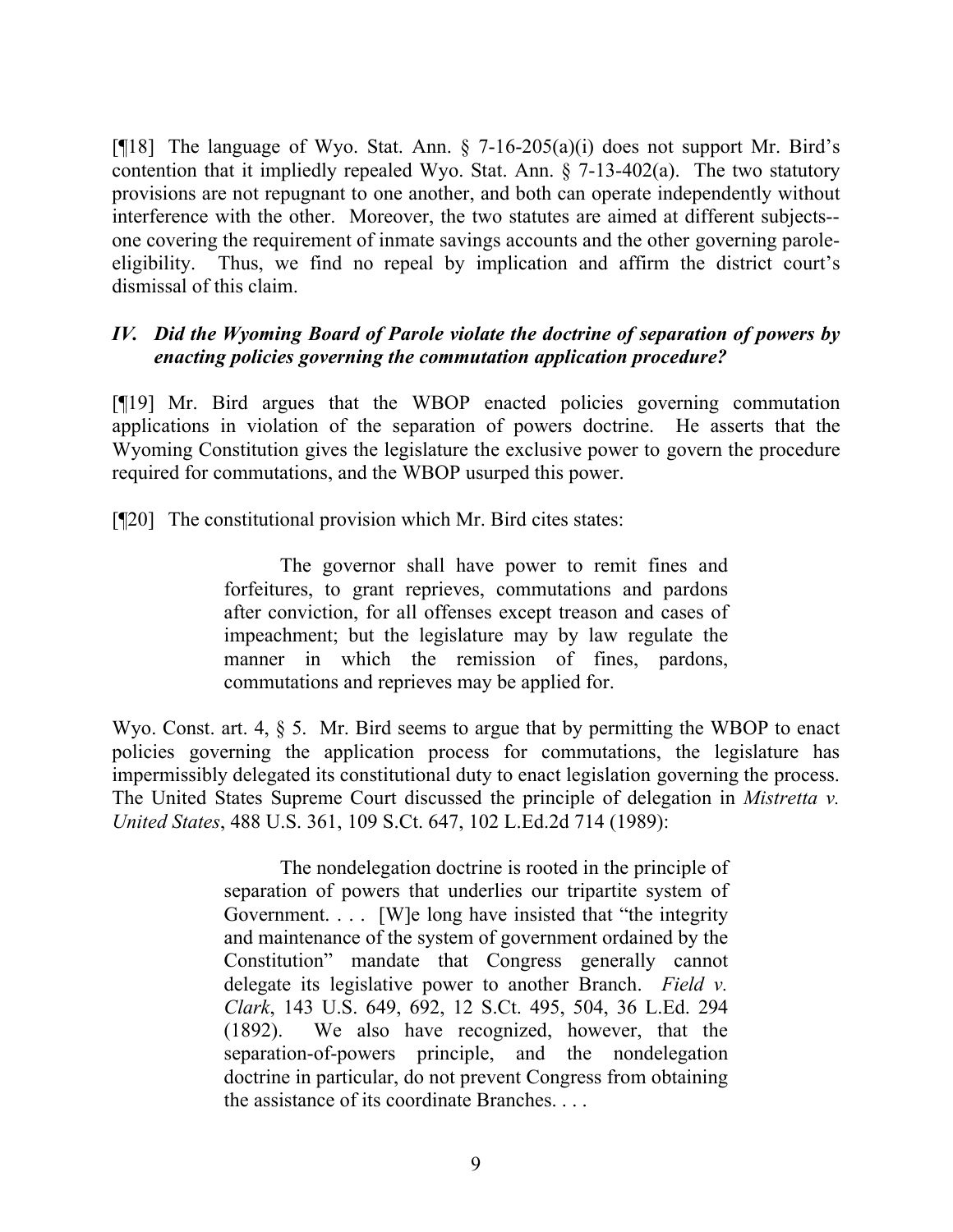[O]ur jurisprudence has been driven by a practical understanding that in our increasingly complex society, replete with ever changing and more technical problems, Congress simply cannot do its job absent an ability to delegate power under broad general directives. "The Constitution has never been regarded as denying to the Congress the necessary resources of flexibility and practicality, which will enable it to perform its function." Accordingly, this Court has deemed it "constitutionally sufficient if Congress clearly delineates the general policy, the public agency which is to apply it, and the boundaries of this delegated authority."

*Id.*, 488 U.S. at 371-73, 109 S.Ct. at 654-55 (citations omitted). We apply this analysis to our state constitution and the state legislature.

[¶21] In this case, the legislature clearly delineated the general policy, the public agency, and the boundaries of the delegated authority by permitting the WBOP to "make recommendations to the governor to grant commutations of sentences and review inmate matters," Wyo. Stat. Ann. § 7-13-401(f) (LexisNexis 2016 Supp.), and to "adopt reasonable rules and regulations necessary to carry out the functions assigned," Wyo. Stat. Ann. § 7-13-402(e) (LexisNexis 2015). As a result, the legislature did not impermissibly delegate a function it was required to perform under the Wyoming Constitution, and there is no separation of powers violation. Dismissal of this claim is affirmed.

# *V. Did the Wyoming Board of Parole violate Mr. Bird's due process rights by amending the commutation application procedure?*

[¶22] Mr. Bird argues that he was deprived of due process when the WBOP amended the procedure governing the application process for commutations. However, under no set of facts can Mr. Bird demonstrate that he has been deprived of a constitutionallyprotected liberty or property interest, which is a threshold requirement for a due process claim. *Crofts v. State ex rel. Dep't of Game & Fish*, 2016 WY 4, ¶ 27, 367 P.3d 619, 626 (Wyo. 2016) (citing *Cleveland Bd. of Educ. v. Loudermill*, 470 U.S. 532, 541, 105 S.Ct. 1487, 1492, 84 L.Ed.2d 494 (1985)). "[A]n inmate has no constitutional or inherent right to commutation of his sentence." *Dumschat*, 452 U.S. at 464, 101 S.Ct. at 2464 (internal quotation marks and citation omitted); *see also Bird*, 371 Fed. Appx. at 940 ("[C]ommutation is a matter of grace and not a right[.]"). Thus, the district court appropriately dismissed Mr. Bird's due process claim.